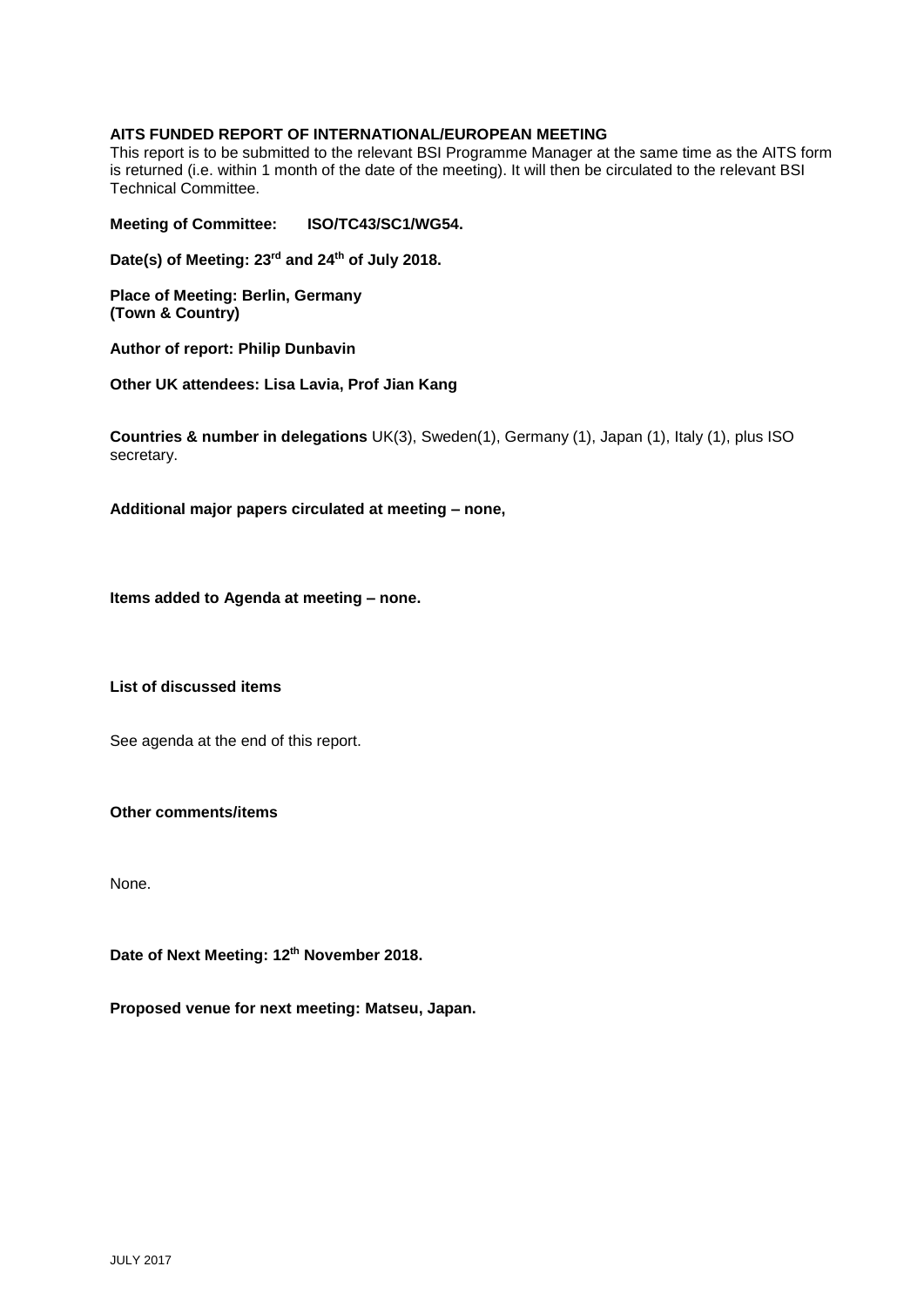## **Report from delegate**

# **1 Opening of the meeting**

The meeting was opened.

# **2 Adoption of the draft agenda**

*(doc. WG 54 N 159)*

The draft agenda was adopted.

# **3 ISO Code of Conduct for the technical work**

*(doc. WG 54 N 57)*

The ISO Code of Conduct was drawn to the members' attention.

# **4 Report of the secretariat**

*(doc. WG 54 N 157)*

The secretary gave a brief report on the progress to date.

# **5 ISO/PWI 12913-3 – 1st Draft for New Work Item Proposal** *(doc. WG 54 N 158)*

The meeting decided that Part 3 should also be a Technical Specification (TS) for consistency with Part 2.

The draft document was gone through and some items were deleted to prevent confusion and a few new items were added. The title and scope were modified to cover just the analysis with the assessment to be Part 4. A NWIP item will be needed for Part 4 in due course.

The issue of uncertainty has been introduced in a tentative way to broadly cover repeatability, reproducibility, validity, and reliability. The details of this will be developed as evidence dictates.

It was made clear that this part applied only to in-situ measurements and not to laboratory listening tests. It was felt that laboratory listening tests would fall outside the scope of this standard and may require a separate standard.

Form 4 for the activation of a new work item proposal was completed. This will be submitted so that the twelve-week voting period will start at the end of July and conclude at the end of October. This will allow just enough time for the voting results and the comments to be made available to WG54 by the 2<sup>nd</sup> of November so that it can be considered on the  $12<sup>th</sup>$  of November at the Japan meeting.

The overall timescale is to have a DIS ready by November 2020 and for publication in November 2021.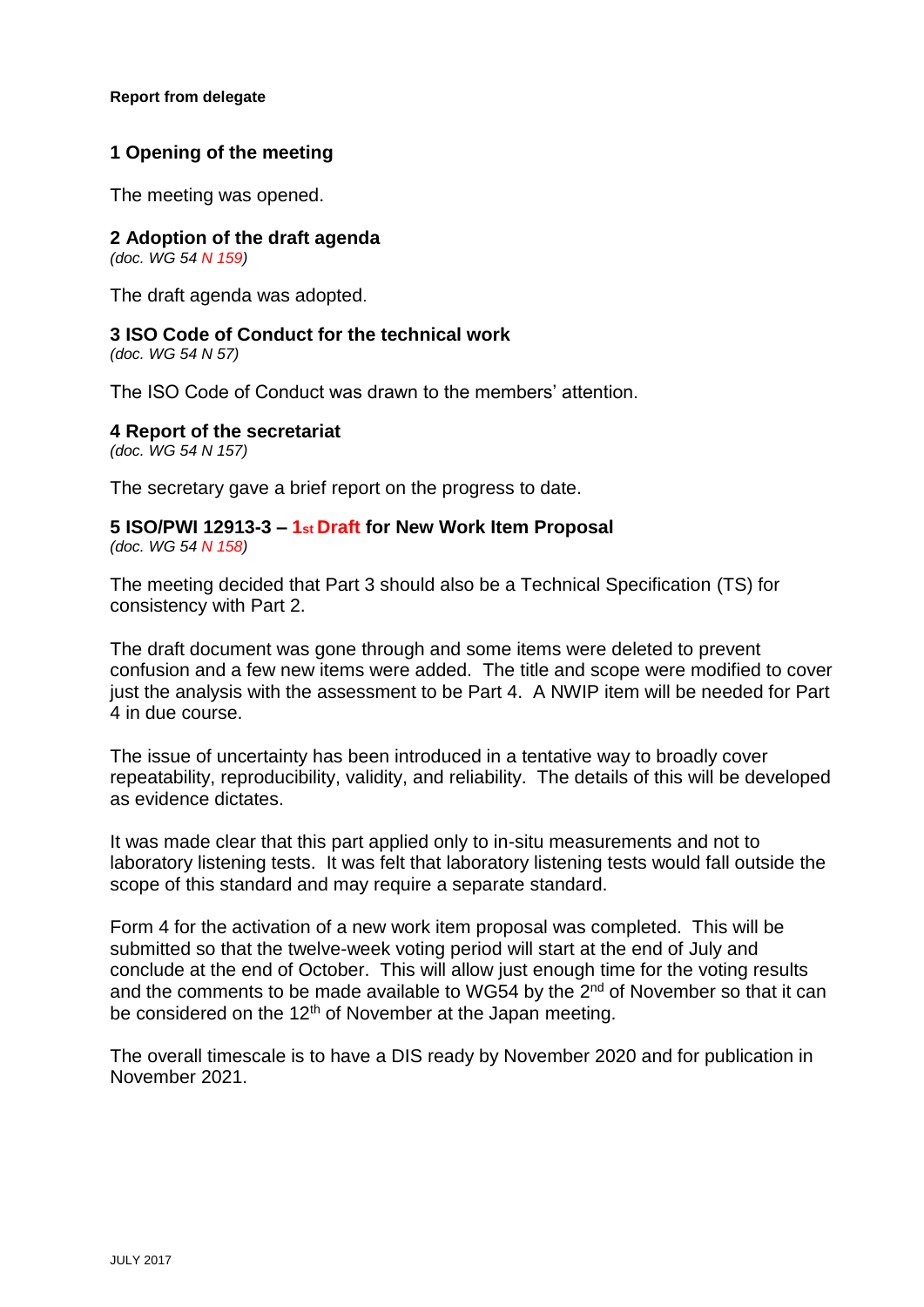# **6 Any other business**

There was no other business.

# **7 Requirements concerning a subsequent meeting**

The next meeting is scheduled for the 15<sup>th</sup> of November in Japan.

# **8 Closure of the meeting**

The meeting was closed.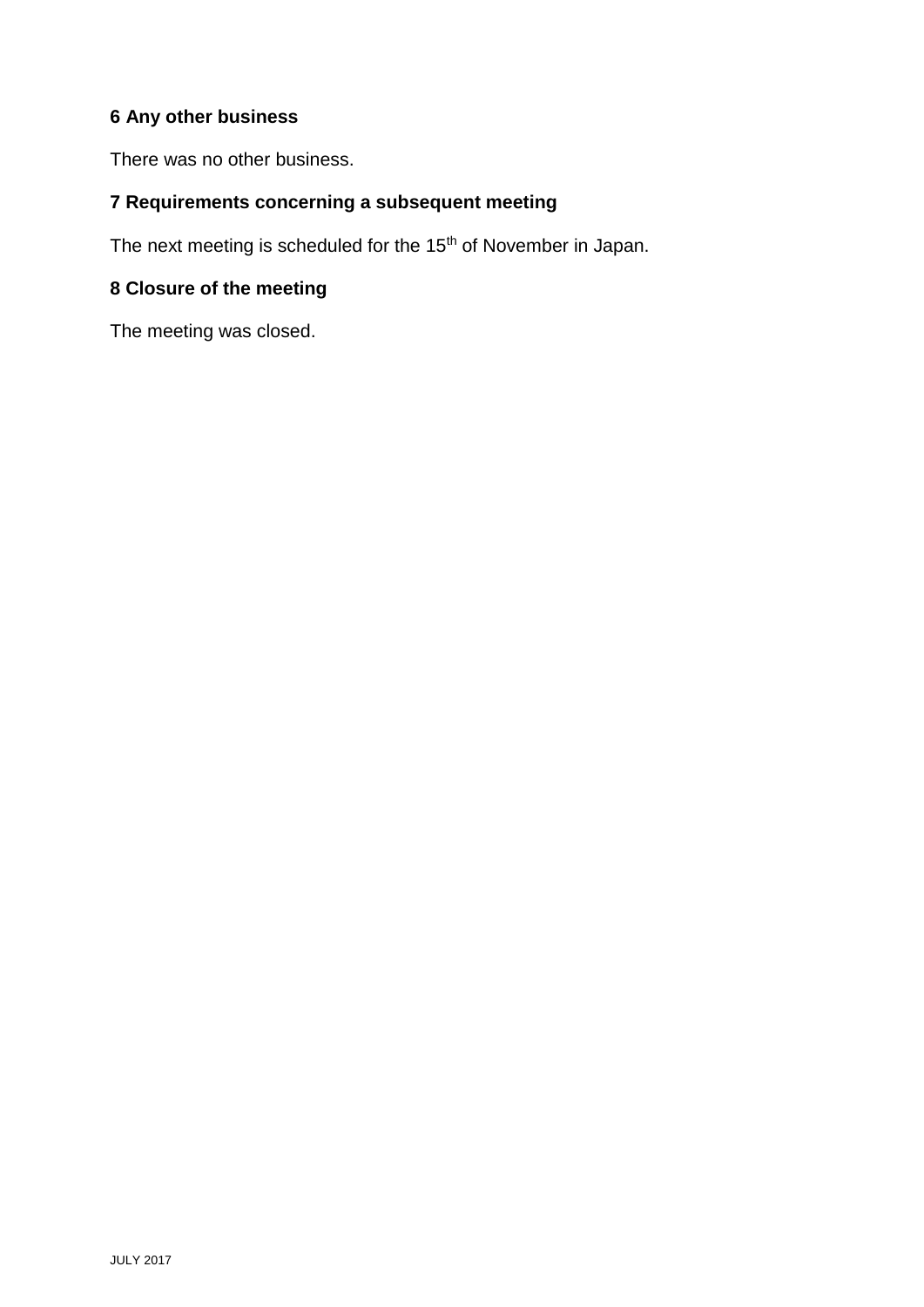

# **Revised Draft Agenda**

**for the 15th meeting of ISO/TC 43/SC 1/WG 54 in Berlin, Germany on 2018-07-23/24**

Date/Place: see invitation, doc. WG 54 N 155

- **1 Opening of the meeting**
- **2 Adoption of the draft agenda** *(doc. WG 54 N 159)*
- **3 ISO Code of Conduct for the technical work** *(doc. WG 54 N 57)*
- **4 Report of the secretariat** *(doc. WG 54 N 157)*
- **5 ISO/PWI 12913-3 – 1 st Draft for New Work Item Proposal** *(doc. WG 54 N 158)*
- **6 Any other business**
- **7 Requirements concerning a subsequent meeting**
- **8 Closure of the meeting**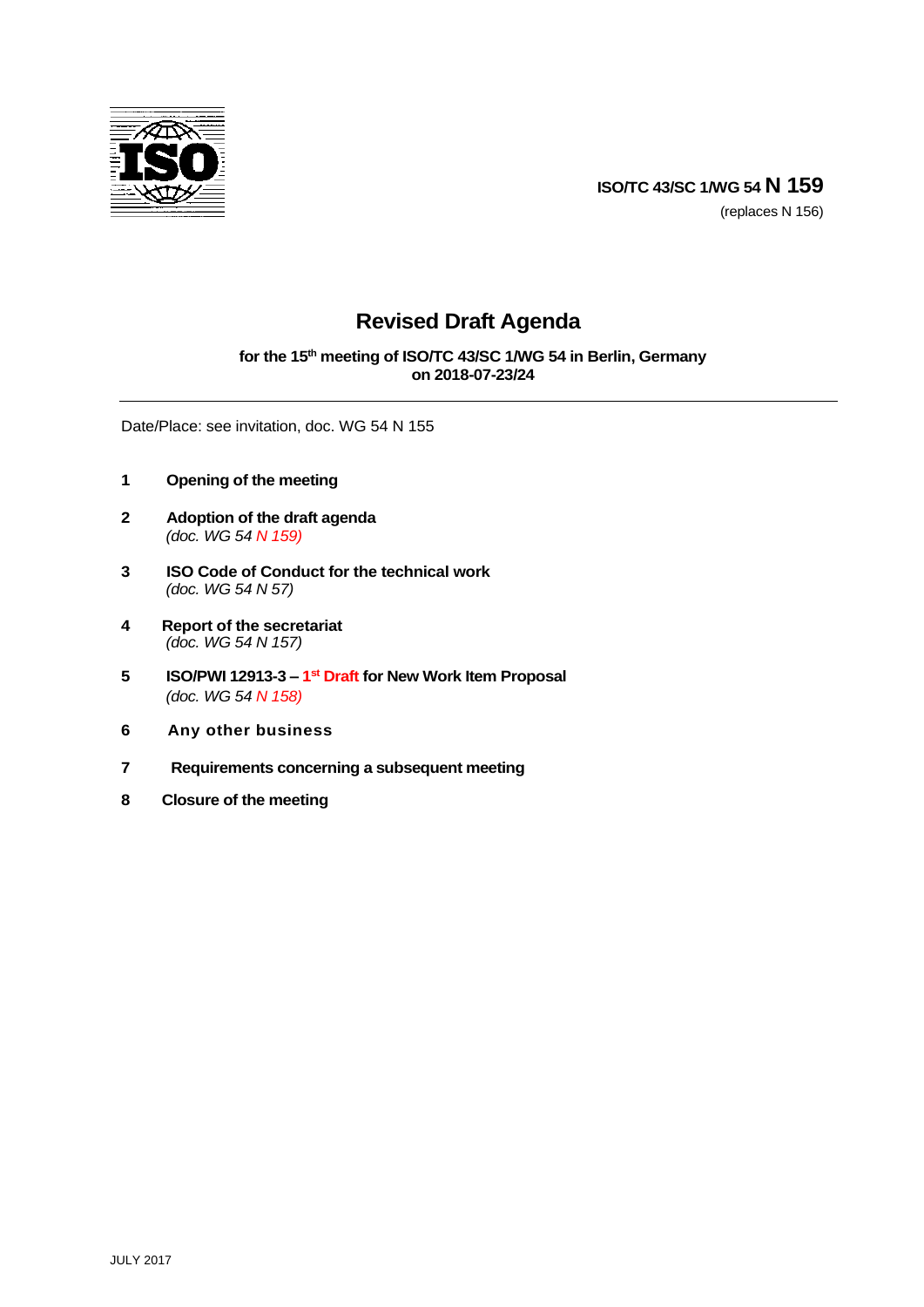## **AITS FUNDED REPORT OF INTERNATIONAL/EUROPEAN MEETING**

This report is to be submitted to the relevant BSI Programme Manager at the same time as the AITS form is returned (i.e. within 1 month of the date of the meeting). It will then be circulated to the relevant BSI Technical Committee.

**Meeting of Committee: ISO/TC43/SC1/WG62.** 

**Date(s) of Meeting: 25/07/2018.**

**Place of Meeting: Berlin, Germany. (Town & Country)**

**Author of report: Philip Dunbavin.**

**Other UK attendees: Charlotte Clark, Lisa Lavia, Hilary Notley.**

**Countries & number in delegations** UK (4), Sweden (1), Denmark (1) by Skype.

**Additional major papers circulated at meeting – none.**

**Items added to Agenda at meeting**

**Review of Resolution 26/2017 of the Copenhagen meeting, Review of the membership of the working group, Review of the title and scope.**

**List of discussed items**

See agenda at the end of this report.

**Other comments/items**

**Date of Next Meeting: The 25th of February 2019.**

**Proposed venue for next meeting: BSI, London.**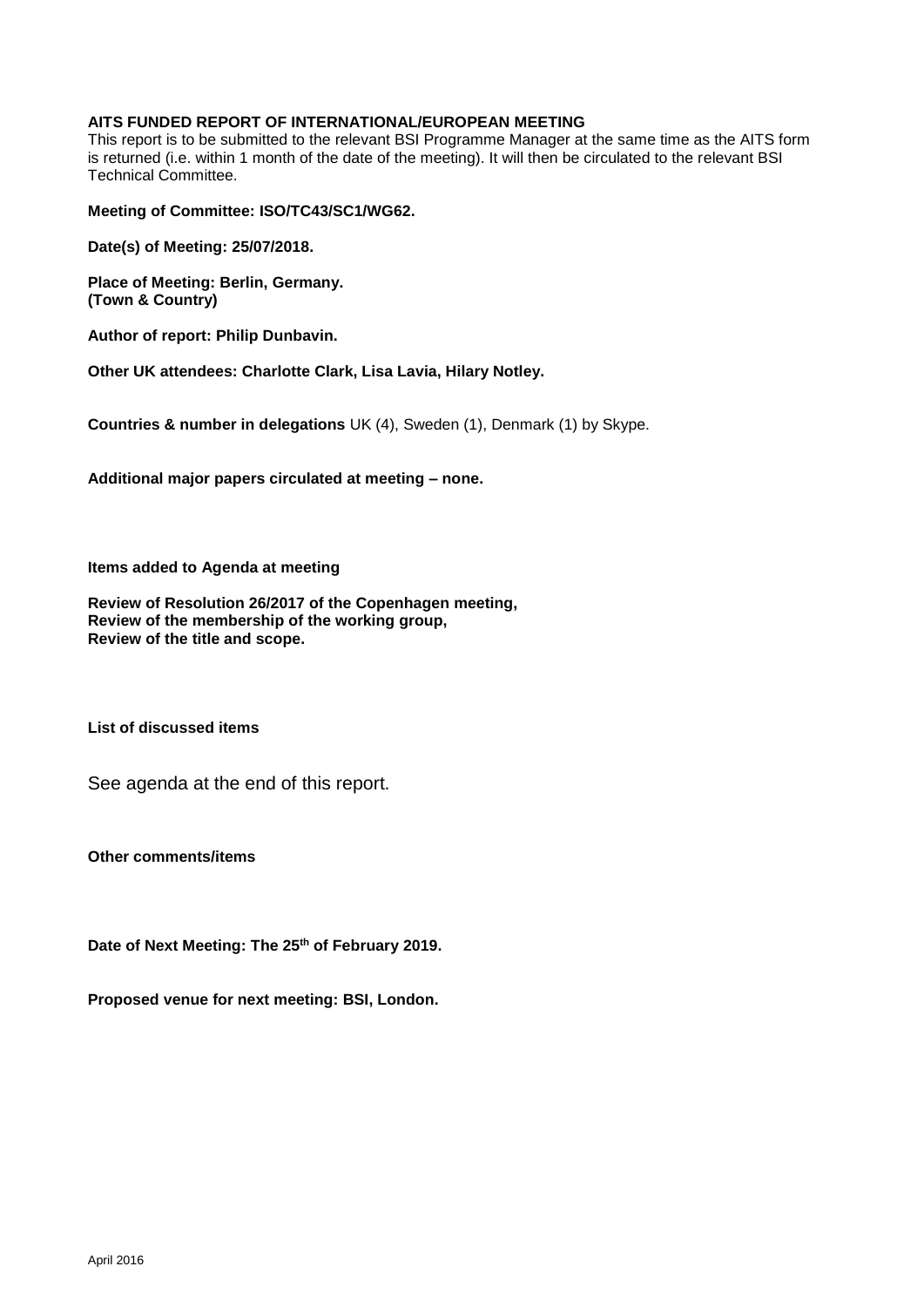## **1 Opening of the meeting**

The meeting was opened.

#### **2 Adoption of the draft agenda** *(doc. WG62 N 0002)*

The revised draft agenda was adopted.

#### **3 ISO Code of Conduct for the technical work**

The ISO Code of Conduct was drawn to the working group's attention, a copy was provided to all.

# **4 Project Manager and Secretary.**

The Project Manager is Charlotte Clark and the Secretary for this first meeting is Hilary Notley both of the UK. It was agreed to contact the BSI to see if secretarial services could be provided. It was also considered that it might be appropriate to hold future meetings in London.

#### **5 Review of the working group membership**

The working group consists of nine 'P' Members with a good range of stakeholders.

#### **6 Review of Resolution 26/2017 of the Copenhagen meeting.**

#### *Resolution 26/2017 – ISO/TS 15666 review*

*ISO/TC 43/SC 1 confirms ISO/TS 15666:2003 "Acoustics — Assessment of noise annoyance by means of social and socio-acoustic surveys" and decides to revise ISO/TS 15666 with Ms Charlotte Clark, UK, as project leader and Philip Dunbavin, UK, as convenor of a new working group entitled "Revision of ISO/TS 15666 — Assessment of noise annoyance by means of social and socio-acoustic surveys" and with the enlarged development track of 48 months. It is confirmed that the scope is unchanged. The secretariat is requested to launch a call for experts.*

The meeting reviewed the terms of reference set out in Resolution 26/2017.

#### **7 Review of the title and scope.**

The title and scope were approved as unchanged. The agreed timeline is: DIS by the end of May 2020 and publication by 15<sup>th</sup> of June 2021.

#### **8 ISO/TS 15666 – Discussion of result of voting/comments**

*(docs. ISO/TC 43/SC1 / N2201.)*

All the comments were considered some of which were adopted whilst others will involve considerable research and will be fully considered at the WG's second meeting.

#### **9 Establishing the relevant papers for consideration in the revision.**

In preparation for this meeting a spreadsheet of the papers considering annoyance over the last three years has been prepared. This will be further expanded with other relevant papers.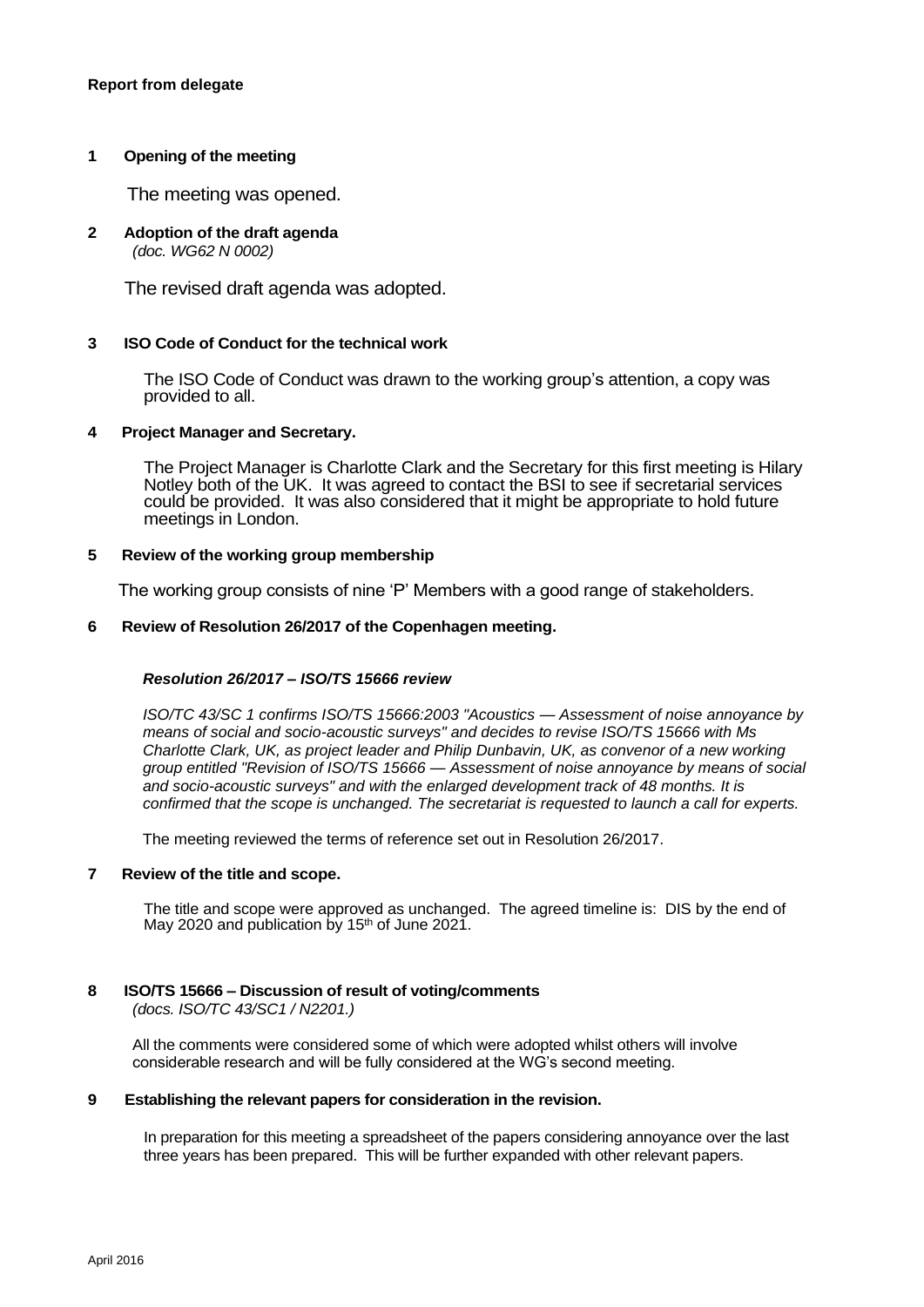#### **10 Development of the revision.**

An e-mail is being prepared which describes the key questions for which the working group is seeking evidence. These will be sent to the known researchers in this field and also to some individuals who were involved in the 2003 version.

It was considered appropriate to make modifications primarily as options so as not to adversely affect those countries who have adopted the standard and did not seek a revision.

The working group unanimously agreed that the revision should be a full ISO rather than an ISO/TS as per the UK Comment 002.

### **11 Assignment of tasks.**

The email questions are to be prepared jointly by all the working group participants. These will be circulated around before being issued and given an N number.

### **10 Any other business**

There was no other business.

## **11 Meeting in Matseu, Japan?**

It was considered that it would be inappropriate to hold a meeting in Japan. It is now proposed to hold the next meeting in London on the 25<sup>th</sup> of February 2019.

#### **12 Closure of the meeting.**

The meeting was closed.